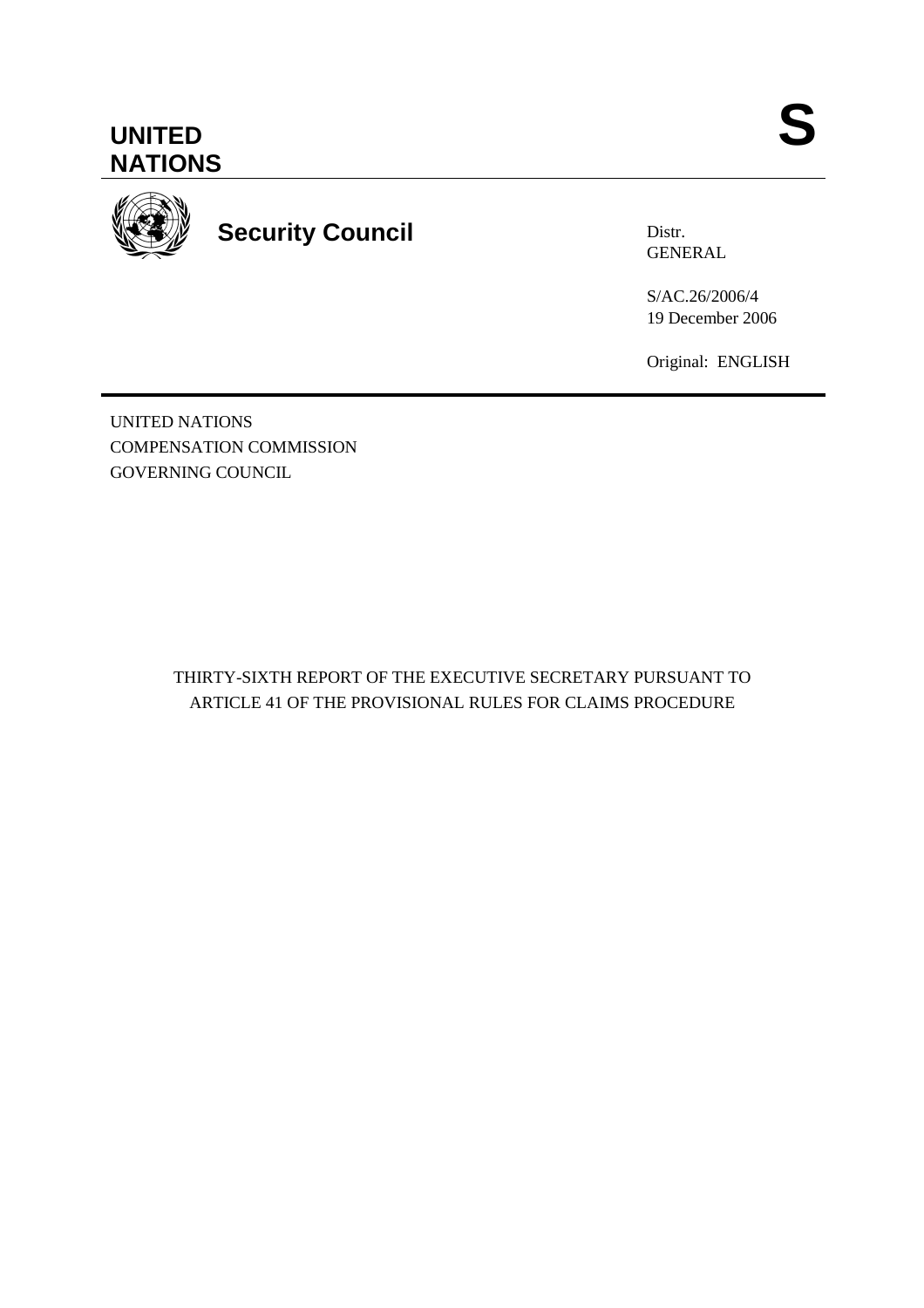## Introduction

1. The present report identifies, pursuant to article 41 of the Provisional Rules for Claims Procedure (S/AC.26/1992/10) of the United Nations Compensation Commission, recommended corrections in the individual claims categories since the "Thirty-fifth report of the Executive Secretary pursuant to article 41 of the Provisional Rules for Claims Procedure) (S/AC.26/2006/3) ("thirty-fifth article 41 report").

2. The present report contains further corrections to paid claims arising from the Governing Council's direction to the secretariat at its fifty-ninth session held on 7 to 9 March 2006 to prepare article 41 corrections with respect to claims identified through electronic (including "fuzzy") searches and manual follow-up as having confirmed overpayments, and the further direction of the Council at its sixtieth session held on 27 to 29 June 2006 to include family member matches. The present report also contains corrections to repayable claims that were the subject of timely requests for repayment by submitting entities as a result of the location of claimants. In preparing these corrections, the secretariat applied its final proposed guidelines for match confirmation procedures and for determining and allocating overpayments, as approved by the Governing Council at its fifty-ninth session. These corrections, which involve claims in categories A, C and D are contained in chapter I of the present report. Chapter II contains further corrections arising from the secretariat's review of payment holds on awards of compensation. Chapter III and annex I contain a summary of the proposed corrections contained in the present report. Chapter IV provides an update on pending requests for correction. Annex II contains a cumulative table of article 41 corrections to claim awards up to the sixty-first session of the Governing Council.

# I. RECOMMENDED CORRECTIONS ARISING FROM ELECTRONIC SEARCHES AND MANUAL FOLLOW-UP

3. These corrections are broken down by the way in which the confirmed overpayment arose. In a small number of cases, more than one type of overpayment arose; such claims are included under the heading most appropriate to the correction being proposed.

# A. Same claimant

# 1. Duplicate claims

4. Duplicate claims arise where a claimant filed more than one claim in the same category for the same losses. The secretariat confirms that the claims set out in table 1 below are duplicates and should not have been awarded compensation.

5. Accordingly, it is recommended that the awards for these claims be corrected. Table 1 identifies the submitting entities concerned, the number of claims affected by category and the net effect of the adjustments.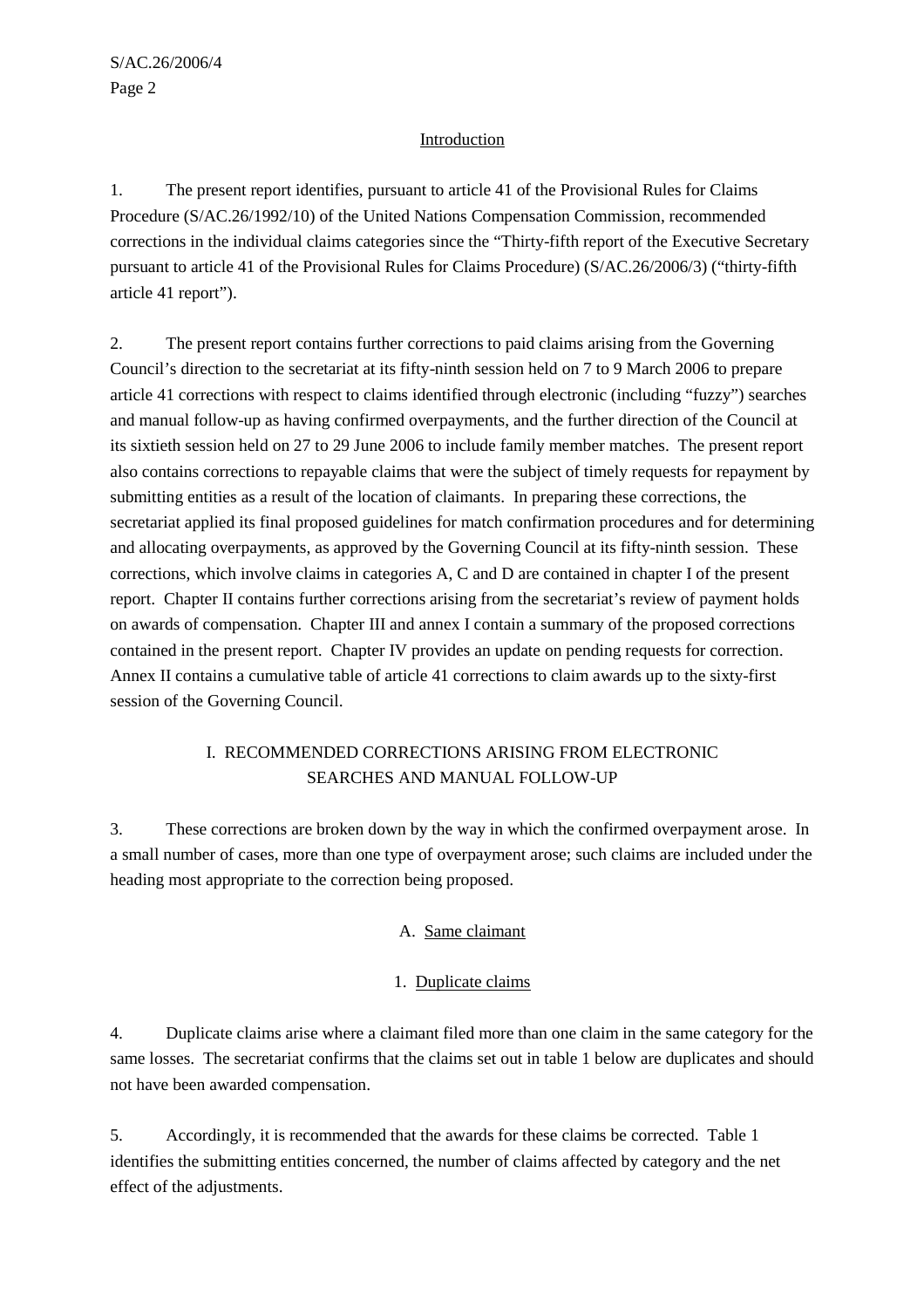| Submitting entity    | Claim category | Number of claims affected | Amount of net effect (US\$) |
|----------------------|----------------|---------------------------|-----------------------------|
| India                | A              | 36                        | (135,000.00)                |
|                      | $\mathcal{C}$  | 6                         | (29, 831.11)                |
| Jordan               | $\mathsf{C}$   | 3                         | (41,928.69)                 |
| Kuwait               | $\mathcal{C}$  | 1                         | (67, 559.86)                |
| Philippines          | A              | 17                        | (46,000.00)                 |
|                      | $\mathcal{C}$  | 10                        | (25,596.46)                 |
| Sri Lanka            | A              | 86                        | (230,500.00)                |
|                      | $\mathsf{C}$   | 2                         | (3,801.73)                  |
| Turkey               | A              | 6                         | (19,500.00)                 |
| <b>United States</b> | $\mathcal{C}$  | 1                         | 70,878.25                   |
| <b>Total</b>         |                | 168                       | (528, 839.60)               |

#### Table 1. Duplicate claims

#### 2. Decision 21 claims (higher to lower amounts)

6. Decision 21 (S/AC.26/Dec.21 (1994)) of the Governing Council provides that "any claimant who has selected a higher amount in category A (US\$4,000 or US\$8,000) and has also filed a claim in category B, C or D will be deemed to have selected the corresponding lower amount under category A." The secretariat confirms that the majority of the claims set out in table 2 below involve corrections to category A claims filed by claimants who had also filed claims in another claim category. For the remaining claims in table 2, the difference between the higher to lower amount in category A is greater than the amount awarded in the other claim category. Under the guidelines approved by the Governing Council, the award in that other claim category should be reduced to zero. The secretariat confirms that the claims set out in table 2 below should be reduced per decision 21 to the amounts appropriate to the proper status of the claims.

7. Accordingly, it is recommended that the awards for these claims be corrected. Table 2 identifies the submitting entities concerned, the number of claims affected by category and the net effect of the adjustments.

| Submitting entity |   | Claim category Number of claims affected Amount of net effect (US\$) |             |
|-------------------|---|----------------------------------------------------------------------|-------------|
| Bangladesh        | A |                                                                      | (3,000.00)  |
| India             | A | 25                                                                   | (37,500.00) |
|                   | C |                                                                      | (1,445.11)  |
| Pakistan          | A |                                                                      | (1,500.00)  |
| Philippines       | A | 22                                                                   | (33,000.00) |
|                   | C |                                                                      | (3,583.40)  |

Table 2. Decision 21 claims (higher to lower amounts)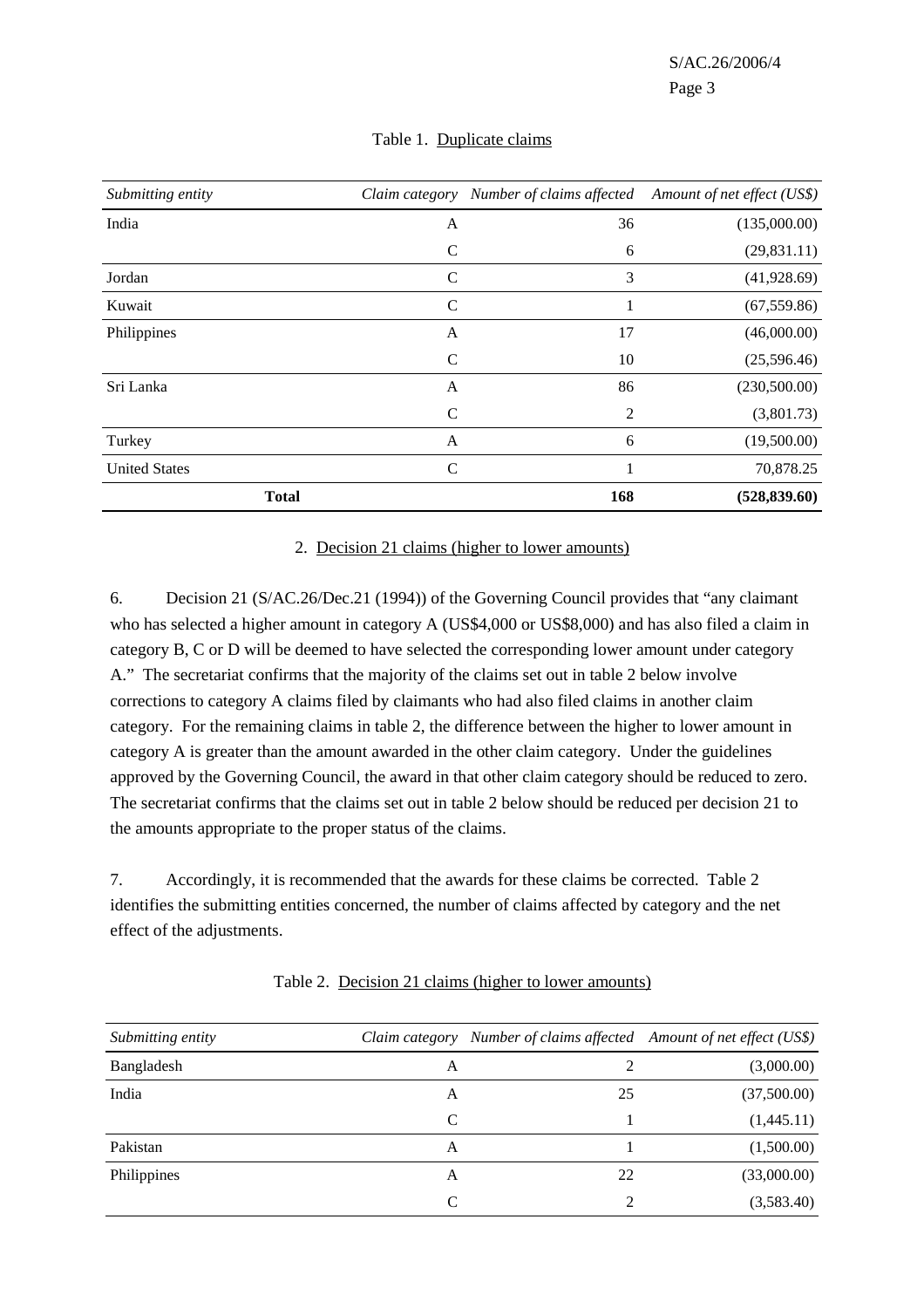| Submitting entity |     | Claim category Number of claims affected Amount of net effect (US\$) |
|-------------------|-----|----------------------------------------------------------------------|
| Sri Lanka         | 44  | (66,000.00)                                                          |
|                   |     | (9,149.31)                                                           |
| Total             | 105 | (155, 177, 82)                                                       |

#### 3. Decision 24 claims

8. Decision 24 (S/AC.26/Dec.24 (1994)) of the Governing Council provides that where a claimant filed a claim in category A and also filed for departure losses in category C or D, a further award for departure losses could be made in category C or D only where the amount recommended for departure losses exceeds the amount already awarded in category A. This required the category C or D panel of Commissioners to deduct the amount awarded in category A from any proposed award for departure losses in category C or D. The secretariat confirms that the category C claims set out in table 3 below were not subject to the required deductions. Therefore the awards for these claims should be adjusted to the amounts appropriate to the proper status of these claims, having regard to the guidelines approved by the Governing Council.

9. Accordingly, it is recommended that the awards for these claims be corrected. Table 3 identifies the submitting entities concerned, the number of claims affected by category and the net effect of the adjustments.

| Submitting entity | Claim category | Number of claims affected   | Amount of net effect (US\$) |
|-------------------|----------------|-----------------------------|-----------------------------|
| Bangladesh        | C              | 3                           | (2,738.97)                  |
| India             | C              | 250                         | (197,950.81)                |
| Pakistan          | C              |                             | (1,678.41)                  |
| Philippines       | C              | $\mathcal{D}_{\mathcal{L}}$ | (1,264.43)                  |
| Sri Lanka         | C              | 4                           | (7,011.32)                  |
| United Kingdom    | C              |                             | (2,268.79)                  |
| <b>Total</b>      |                | 261                         | (212, 912, 73)              |

#### 4. Duplicate loss claims

10. Duplicate loss claims arise where a claimant filed for the same losses that require deductions in addition to those required under decision 24 or other adjustments. The secretariat confirms that the claims set out in table 4 contain duplicate loss elements for which appropriate deductions or adjustments were not made.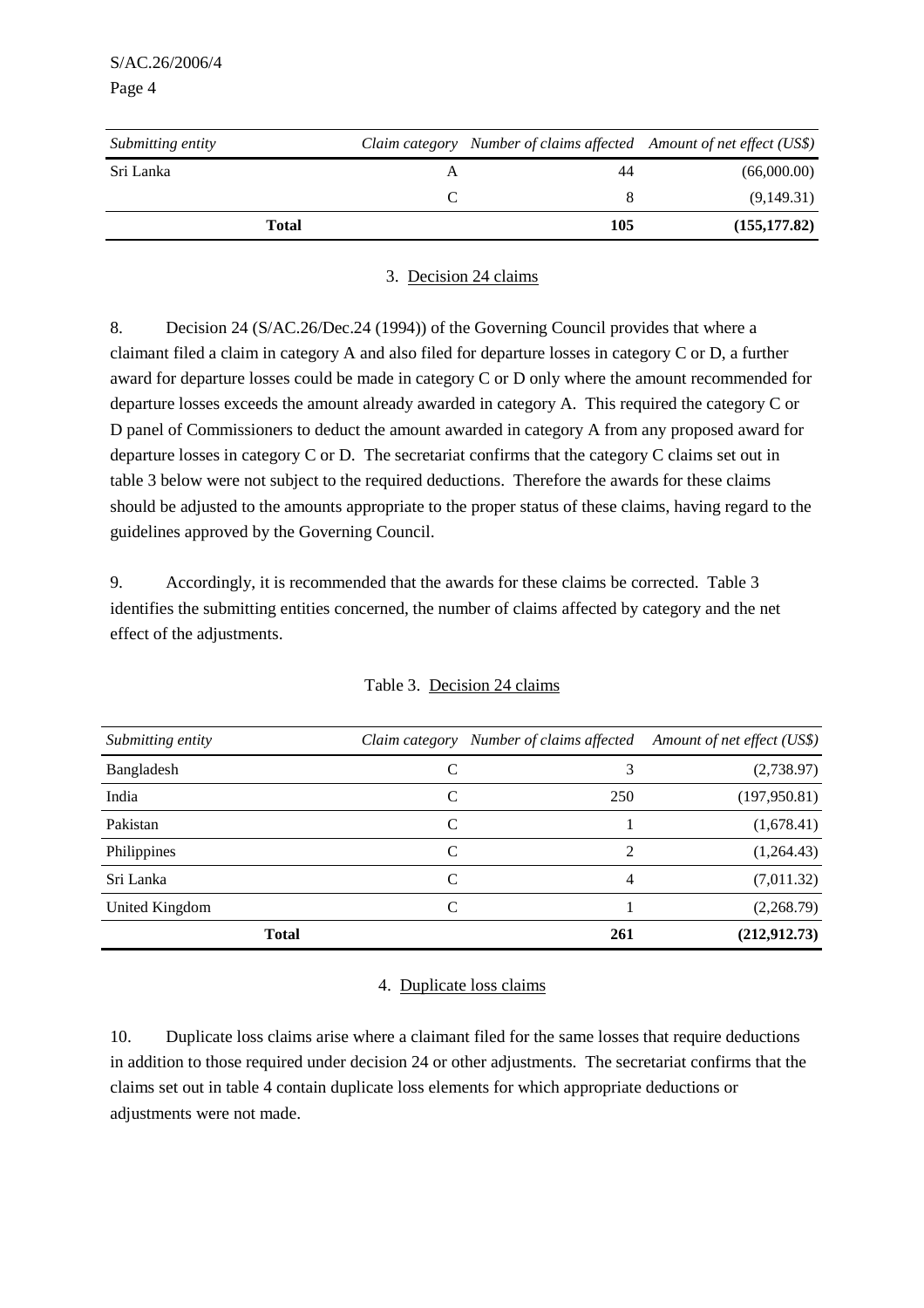11. Accordingly, as set forth in table 4, it is recommended that the awards for these claims be corrected. Table 4 identifies the submitting entities concerned, the number of claims affected by category and the net effect of the adjustments.

| Submitting entity    |               | Claim category Number of claims affected | Amount of net effect (US\$) |
|----------------------|---------------|------------------------------------------|-----------------------------|
| Canada               | D             | $\overline{2}$                           | (24, 324.58)                |
| Egypt                | $\mathcal{C}$ | 26                                       | (176, 011.34)               |
|                      | D             | 1                                        | (15,409.07)                 |
| France               | D             | $\overline{2}$                           | (17,400.00)                 |
| Germany              | D             | 1                                        | (44, 813.25)                |
| India                | $\mathcal{C}$ | 3                                        | (6,564.06)                  |
|                      | $\mathbf D$   | 1                                        | (5,913.51)                  |
| Israel               | $\mathcal{C}$ | $\mathbf{1}$                             | (2,500.00)                  |
| Jordan               | $\mathcal{C}$ | 19                                       | (154, 641.95)               |
|                      | D             | 4                                        | (128, 029.48)               |
| Kuwait               | $\mathcal{C}$ | $\mathfrak{2}$                           | (1, 133.00)                 |
| Pakistan             | D             | $\mathbf{1}$                             | (12, 533.07)                |
| Philippines          | $\mathbf D$   | $\mathbf{1}$                             | (20,078.67)                 |
| Spain                | $\mathcal{C}$ | 1                                        | (17,370.24)                 |
| Syrian Arab Republic | $\mathbf C$   | $\overline{2}$                           | (8,257.41)                  |
| United Kingdom       | $\mathcal{C}$ | 3                                        | (10,000.00)                 |
|                      | D             | 3                                        | (104, 692.87)               |
| <b>United States</b> | D             | 1                                        | (5,397.00)                  |
| <b>UNRWA</b> Gaza    | ${\bf D}$     | $\mathbf{1}$                             | (26,207.61)                 |
| <b>Total</b>         |               | 75                                       | (781, 277.11)               |

#### Table 4. Duplicate loss claims

#### B. Family member matches

#### 1. Family duplicates

12. The category A claim form instructed family members to file jointly on the same claim form and indicated the ceilings for family awards: \$8,000 (if no claims were filed by family members in other categories) or \$5,000 (if any family members intended to file a claim in another category). Separate category A claims filed by family members with aggregate awards in excess of the maximum family amount are considered family duplicates. The secretariat confirms that the claims set out in table 5 below are family duplicates.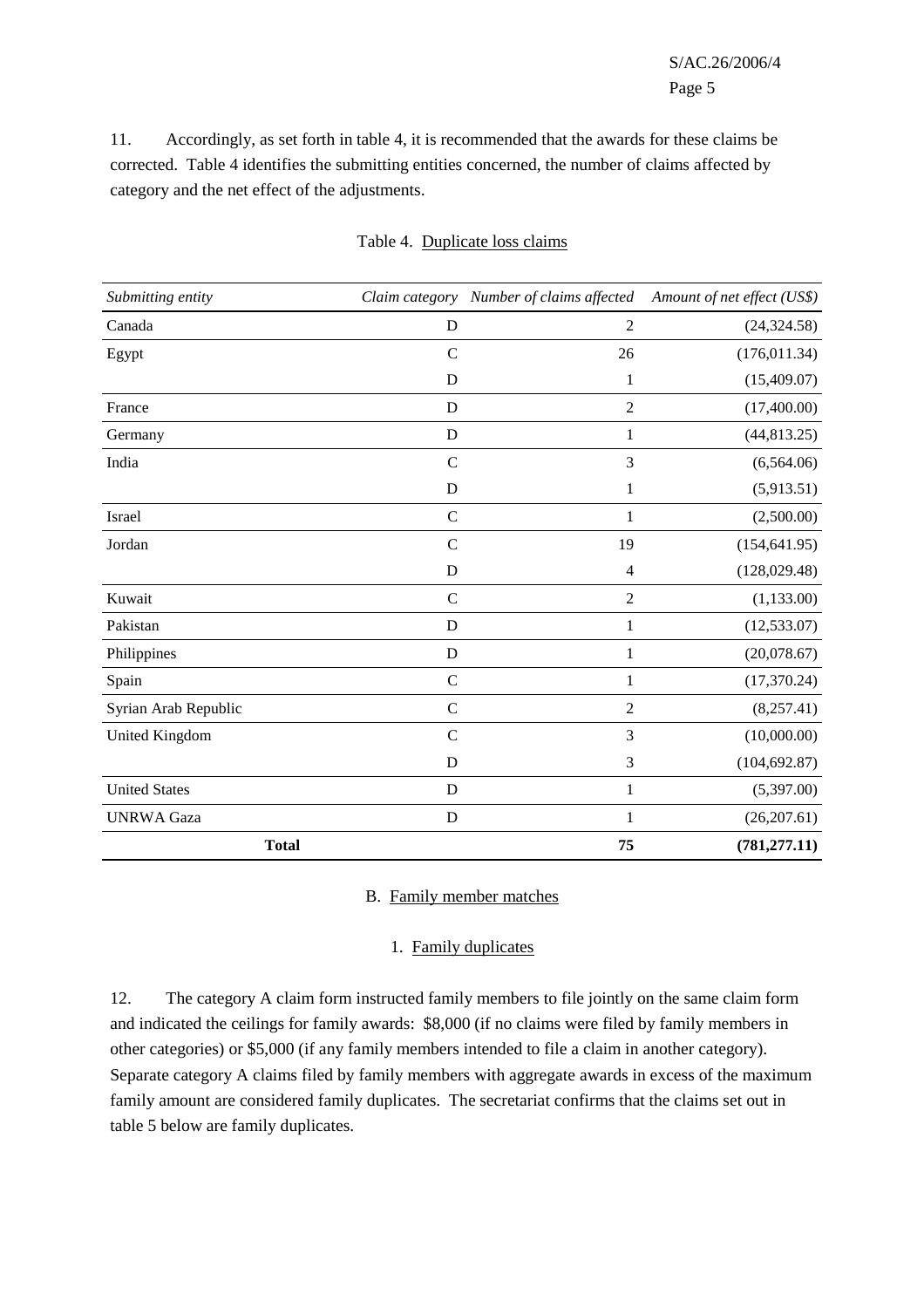13. Accordingly it is recommended that the awards for these claims be corrected. Table 5 identifies the submitting entities concerned, the number of claims affected by category and the net effect of the adjustments.

| Submitting entity    |   | Claim category Number of claims affected Amount of net effect (US\$) |              |
|----------------------|---|----------------------------------------------------------------------|--------------|
| India                | A | 71                                                                   | (192,000.00) |
| Jordan               | A |                                                                      | 3,000.00     |
| Philippines          | А | 2                                                                    | (5,000.00)   |
| Sri Lanka            | A |                                                                      | (12,000.00)  |
| Syrian Arab Republic | А |                                                                      | (2,500.00)   |
| <b>Total</b>         |   | 80                                                                   | (208,500.00) |

#### Table 5. Family duplicate claims

### 2. Family decision 21 claims (higher to lower amounts)

14. Family decision 21 claims arise where a claimant filed for the higher family amount in category A and members of his or her family also filed one or more claims in other individual claims categories, contrary to the instructions on the category A claim form and decision 21 of the Governing Council. The secretariat confirms that the claims set out in table 6 should be reduced per decision 21 to the amounts appropriate to the proper status of the claims.

15. Accordingly, it is recommended that the awards for these claims be corrected. Table 6 identifies the submitting entities concerned, the number of claims affected by category and the net effect of the adjustments.

| Submitting entity    |   | Claim category Number of claims affected Amount of net effect (US\$) |             |
|----------------------|---|----------------------------------------------------------------------|-------------|
| India                | A |                                                                      | (9,000.00)  |
| Lebanon              | A |                                                                      | (3,000.00)  |
| Syrian Arab Republic | А |                                                                      | (3,000.00)  |
| <b>Total</b>         |   |                                                                      | (15,000.00) |

# Table 6. Family decision 21 claims (higher to lower amounts)

#### 3. Family decision 24 claims

16. Family decision 24 claims arise where a claimant filed a family claim in category A and members of his or her family also filed for departure losses in category C or D and received an award that was not subject to a deduction for the amount previously awarded to the family in category A. The secretariat confirms that the category C claims set out in table 7 were not subject to the required deductions. The awards for these claims should be adjusted to the amounts appropriate to the proper status of the claims, having regard to the guidelines approved by the Governing Council.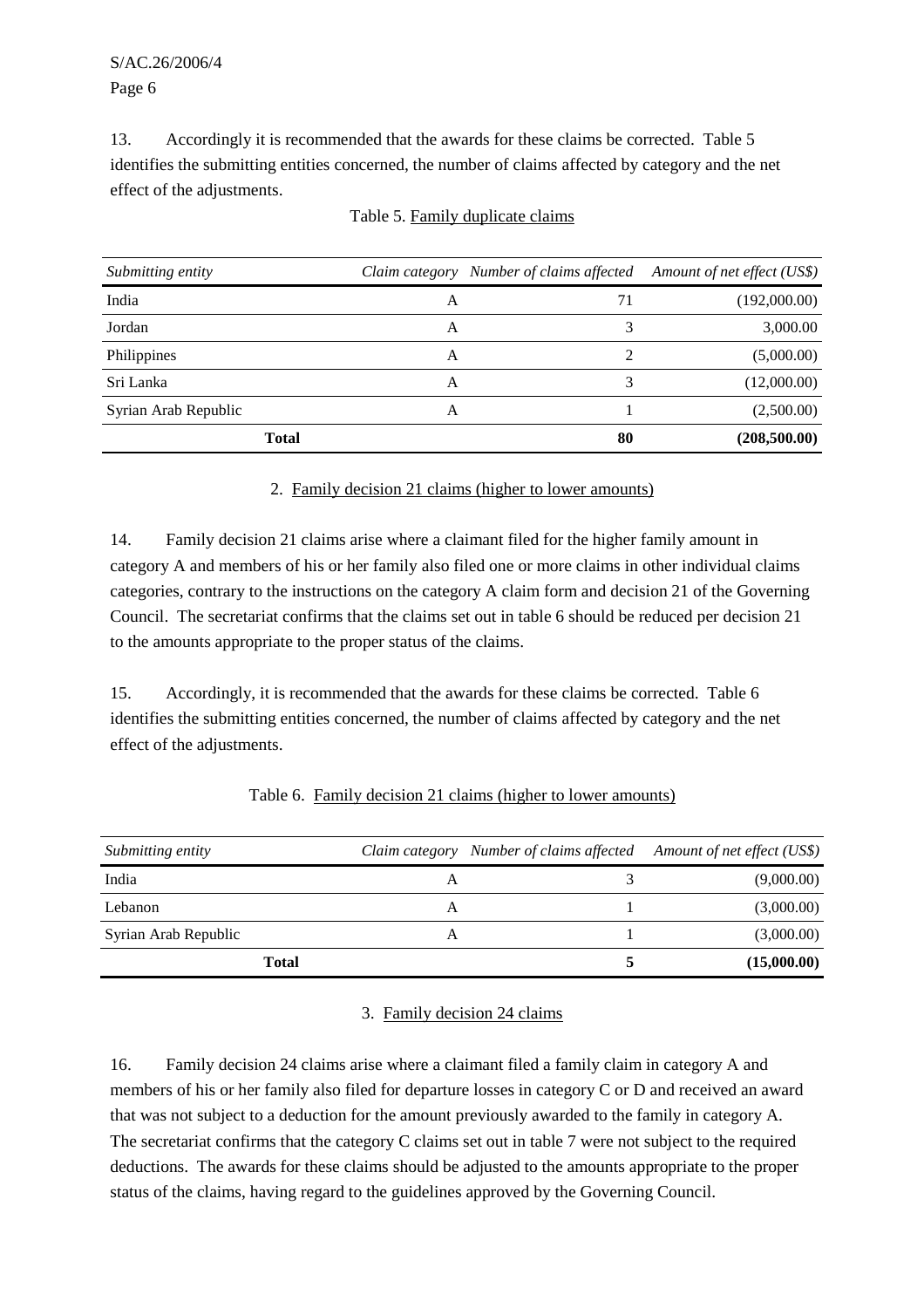S/AC.26/2006/4 Page 7

17. Accordingly, it is recommended that the awards for these claims be corrected. Table 7 identifies the submitting entities concerned, the number of claims affected by category, and the net effect of the adjustments.

| Submitting entity | Claim category Number of claims affected Amount of net effect (US\$) |             |
|-------------------|----------------------------------------------------------------------|-------------|
| Bangladesh        |                                                                      | (840.23)    |
| Egypt             |                                                                      | (1,878.80)  |
| India             | 12                                                                   | (9, 283.13) |
| Total             | 14                                                                   | (12,002.16) |

## Table 7. Family decision 24 claims

#### 4. Family to individual claims

18. Family to individual claims arise where a claimant receives a family award in category A but has no qualifying family members listed on the claim form or listed a family member who filed his or her own claim. The secretariat confirms that the claims set out in table 8 were awarded as family claims when they should have been awarded as individual claims. The awards for these claims should be corrected to awards appropriate to the proper status of the claims.

19. Accordingly, it is recommended that the awards for these claims be corrected. Table 8 identifies the submitting entities concerned, the number of claims affected by category and the net effect of the adjustments.

#### Table 8. Family to individual claims

| Submitting entity |   |    | Claim category Number of claims affected Amount of net effect (US\$) |
|-------------------|---|----|----------------------------------------------------------------------|
| India             | A |    | (40,500.00)                                                          |
| Philippines       | A |    | (4,000.00)                                                           |
| Total             |   | 16 | (44,500.00)                                                          |

#### 5. Individual to family claims

20. Individual to family claims arise when claims are identified that were awarded an individual award in category A but have been determined, in accordance with the guidelines approved by the Governing Council, to have qualifying family members. The secretariat confirms that the individual awards should be adjusted to awards appropriate to the proper status of the claims.

21. Accordingly, it is recommended that the awards for these claims be corrected. Table 9 identifies the submitting entities concerned, the number of claims affected by category and the net effect of the adjustments.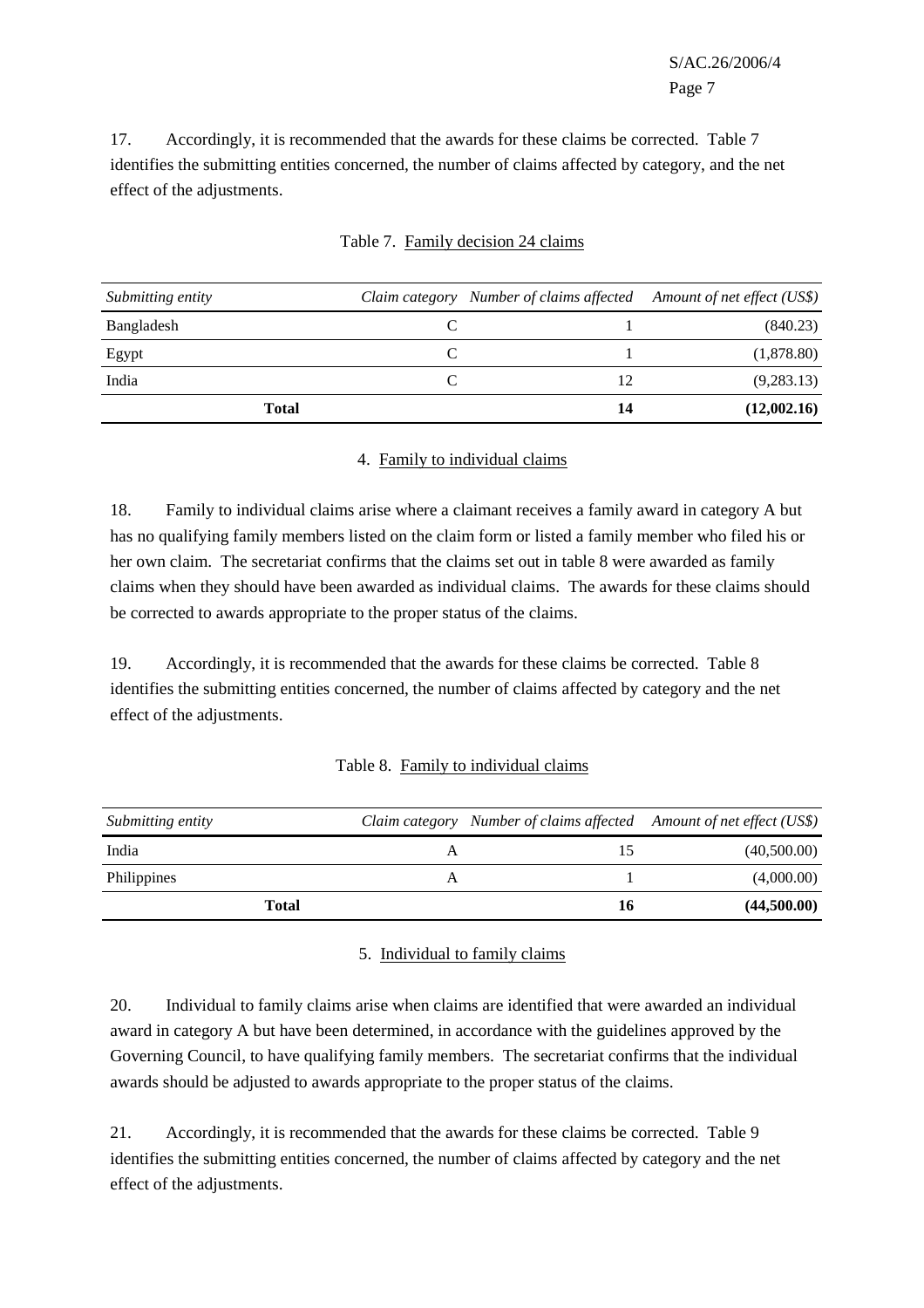| Submitting entity         | Claim category Number of claims affected Amount of net effect (US\$) |           |
|---------------------------|----------------------------------------------------------------------|-----------|
| Republic of Serbia        |                                                                      | 4,000.00  |
| <b>Russian Federation</b> |                                                                      | 28,000.00 |
| Total                     |                                                                      | 32,000.00 |

#### Table 9. Individual to family claims

#### 6. Lower to higher amount claims

22. Lower to higher amount claims arise when duplicate claims are identified that were awarded the lower individual or family amount in category A but electronic searches confirmed that the claimants did not file claims in another claim category. In accordance with the guidelines approved by the Governing Council, one of the claims in each claim pair was declared a duplicate claim and the other should be adjusted to the appropriate higher individual or family amount.

23. Accordingly, it is recommended that the awards for these claims be corrected. Table 10 identifies the submitting entities concerned, the number of claims affected by category and the net effect of the adjustments.

| Submitting entity | Claim category Number of claims affected Amount of net effect (US\$) |          |
|-------------------|----------------------------------------------------------------------|----------|
| India             |                                                                      | 3,000.00 |
| Turkey            |                                                                      | 1,500.00 |
| Total             |                                                                      | 4,500.00 |

#### Table 10. Lower to higher amount claims

#### C. Palestinian "late claims"

24. As a result of the electronic searches conducted as part of the investigation into duplicates and other claims raising potential overpayment issues, the secretariat identified familial links between some claims filed in the Palestinian "late claims" programme and claims filed in the regular claims programme. These links would have rendered the Palestinian "late" claimant ineligible to participate in the Palestinian "late claims" programme, had they been identified at the time the claim was processed. The most common fact pattern is as follows: the husband filed a claim in category A and/or category C in the regular claims programme, and typically listed his wife on the claim form as having departed Iraq or Kuwait with him. The wife subsequently filed a category C claim in the Palestinian "late claims" programme and in her reasons statement made no mention of her husband having filed a claim in the regular claims programme. Under the "reasons review" guidelines developed by the panel of Commissioners, generally in such circumstances the wife would not have been eligible to participate in the Palestinian "late claims" programme.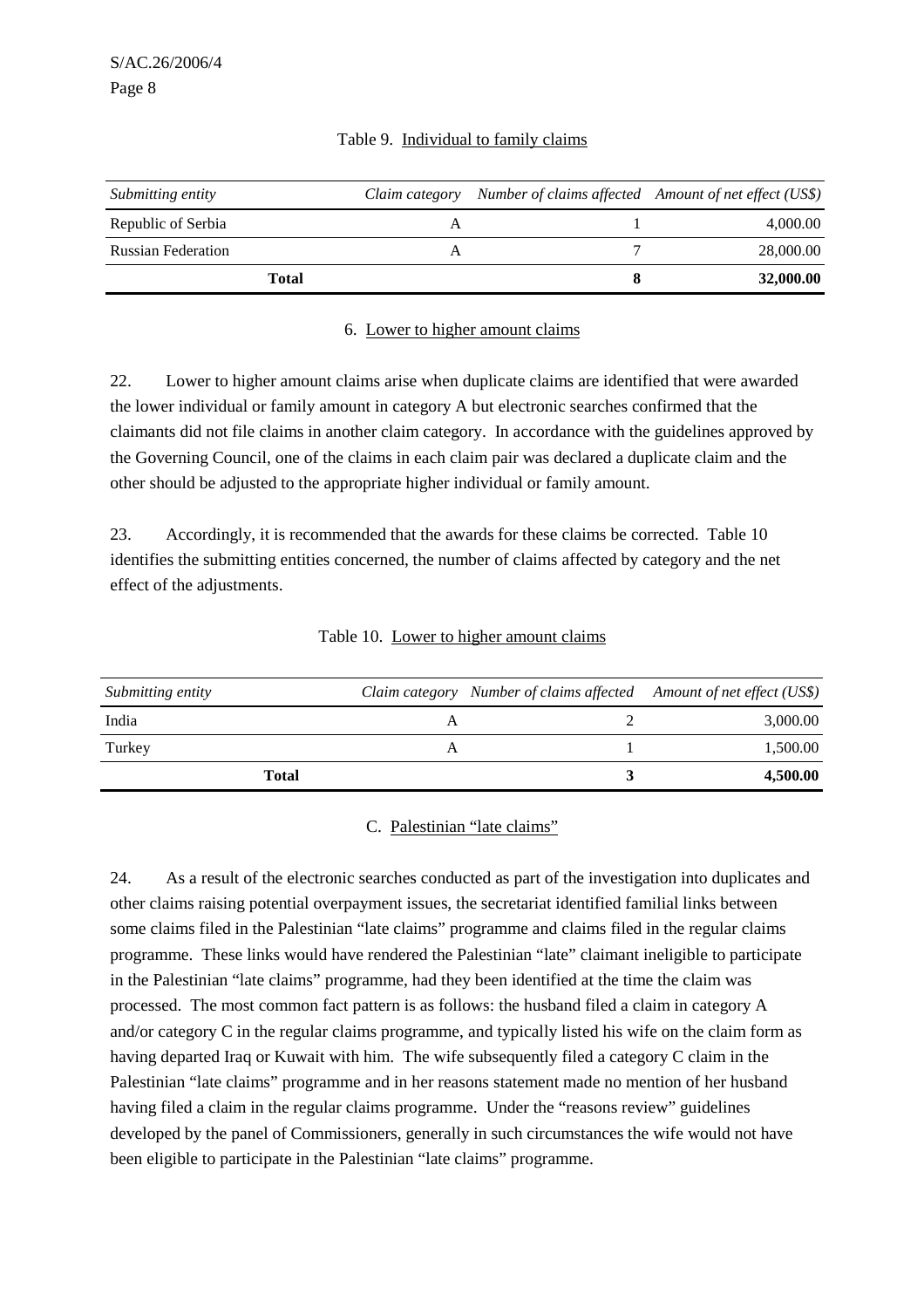S/AC.26/2006/4 Page 9

25. The secretariat notes that the Governing Council has previously determined that the failure of the secretariat to identify such familial links is a clerical error that should result in the correction of the claim. Following a review of these claims, the secretariat confirms that 21 claims filed in the Palestinian "late claims" programme should have been marked as ineligible for inclusion in the programme.

26. Accordingly, as set forth in table 11, it is recommended that the awards for these claims be corrected.

| Submitting entity |  | Claim category Number of claims affected Amount of net effect (US\$) |
|-------------------|--|----------------------------------------------------------------------|
| Palestine         |  | (417,826.11)                                                         |
| Total             |  | (417,826,11)                                                         |

| Table 11. Palestinian "late claims" |  |
|-------------------------------------|--|
|                                     |  |

#### II. OTHER CORRECTIONS

27. In decision 101 (S/AC.26/Dec.101 (2000)), the Governing Council approved the recommendations made by the D1 panel of Commissioners in its special report concerning 223 category A claims of Bosnia and Herzegovina for departure from Iraq or Kuwait (S/AC.26/2000/15). These were "late claims" filed on behalf of certain employees of GIK "HIDROGRADNJA" Civil Engineering and General Contracting Company who had been working in Iraq on the Bekhme Dam Project prior to Iraq's invasion of Kuwait. The panel found that all 223 claimants had departed from Iraq during the operative period and were therefore, in principle, eligible to receive compensation for their departure losses. The panel further held that in order for these individuals to receive an award of compensation, the Government of Bosnia and Herzegovina had to produce identification documentation for each claimant and a signed authorization for the Government to submit a claim on the claimant's behalf. At the time the panel signed its report, the Government had not located 23 of the claimants. With respect to these individuals, the panel recommended the award and payment of compensation in the amount of \$4,000 each to those from whom the Government was able to receive and file with the Compensation Commission the requisite documentation. Pursuant to decision 101, the deadline for the receipt of these documents was not later than the deadline as stated in paragraph 2 of decision 12 (S/AC.26/1992/12), which the Council set at 30 September 2004. Documentation was received for 11 of these claimants prior to the expiry of the deadline.

28. No documentation has been received by the Compensation Commission in respect of 12 claimants. Since the deadline for its receipt has passed, the secretariat proposes that the awards for each of these 12 individuals (the payment of which was suspended pending receipt of the requisite documentation) be reduced from \$4,000 to zero.

29. Accordingly, as set forth in table 12, it is recommended that the awards for these claims be corrected.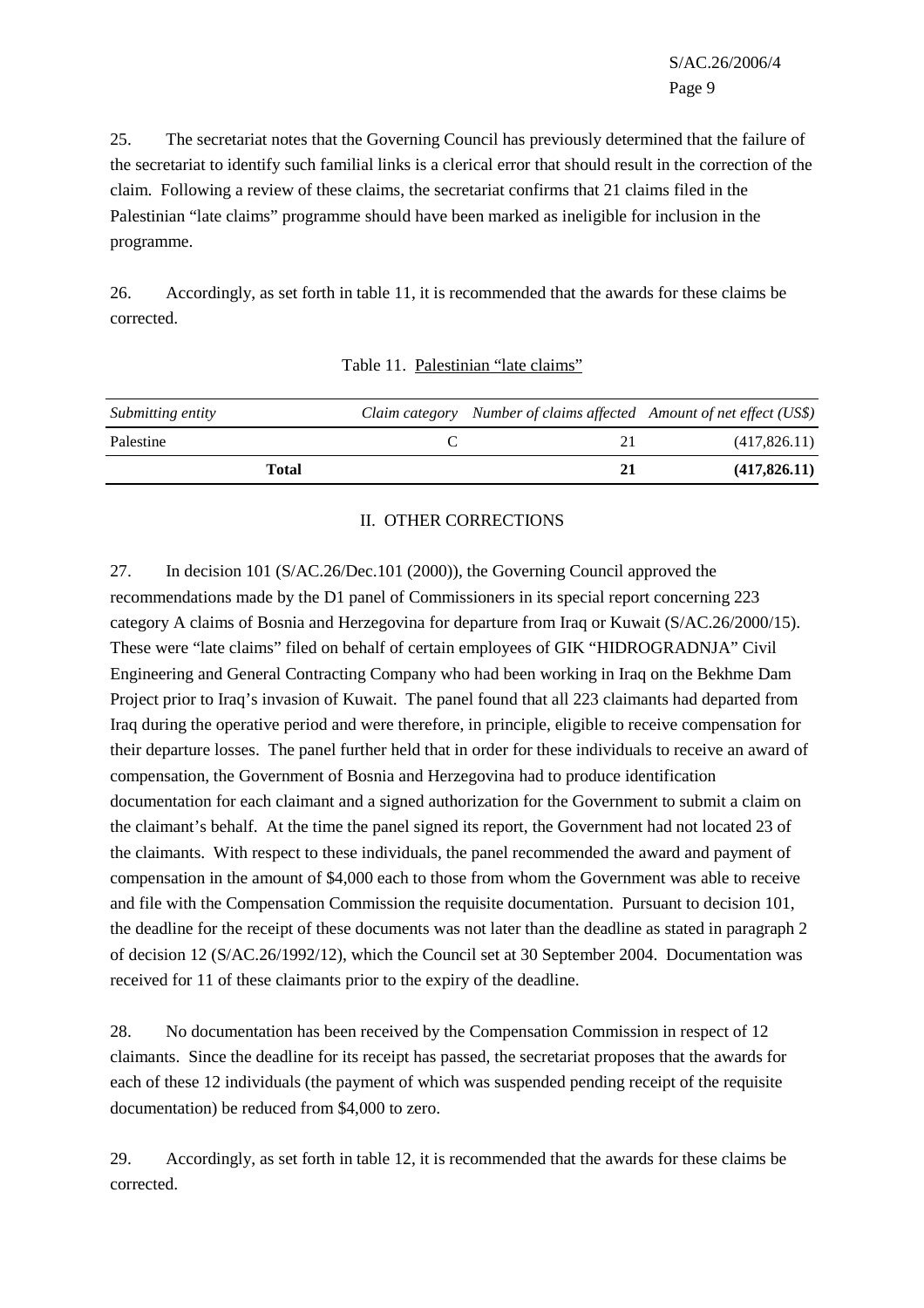| Submitting entity      | Claim category Number of claims affected Amount of net effect (US\$) |          |
|------------------------|----------------------------------------------------------------------|----------|
| Bosnia and Herzegovina |                                                                      | (48,000) |
| Total                  |                                                                      | (48,000) |

#### Table 12. Other corrections

#### III. SUMMARY

30. Annex I summarizes the recommended corrections by claim category and submitting entity, and indicates the net decrease in the total amount awarded. Upon Governing Council approval of the recommended corrections, each affected submitting entity will receive a confidential report setting out the corrections made to the claims that it submitted to the Compensation Commission.

### IV. PENDING REQUESTS BY CLAIMANTS FOR ARTICLE 41 CORRECTIONS

31. All of the deadlines for filing requests for the correction of awards under article 41 of the Rules have expired. The secretariat has completed its review of the remaining timely filed requests for correction and no recommendations for corrections in connection with these requests are being made.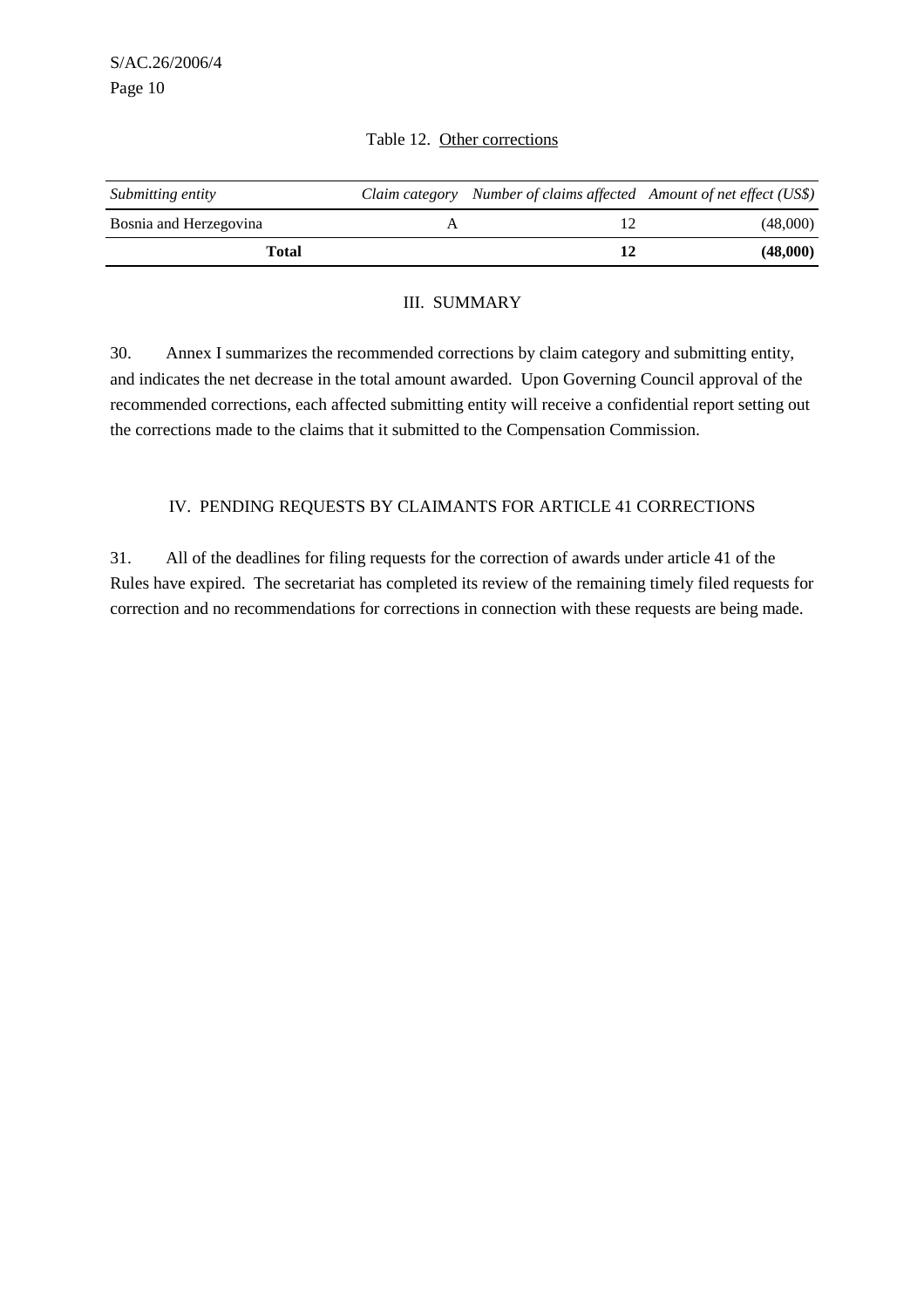#### Annex I

# *Submitting entity Claim category Number of claims affected Amount of net effect (US\$)*  $B$ angladesh  $A$   $2$   $(3,000.00)$ C  $4$  (3,579.20) Bosnia and Herzegovina A 12 (48,000.00) Canada **D** 2 (24,324.58) Egypt C 27 (177,890.14) D  $1$  (15,409.07) France **D** 2 (17,400.00) Germany D 1 (44,813.25) India 152 (411,000.00) C 272  $(245,074.22)$ D  $1$  (5,913.51)  $I$   $1$  (2,500.00)  $A$  3,000.00 C 22  $(196,570.64)$ D 4 (128,029.48) Kuwait C 3 (68,692.86)  $\mathbf{A}$  and  $\mathbf{A}$  1 (3,000.00) Pakistan  $A$  1 (1,500.00) C  $1$   $(1,678.41)$ D 1  $(12,533.07)$ Palestine C 21 (417,826.11) Philippines (88,000.00) A 42 (88,000.00) C  $14$   $(30,444.29)$ D  $1$  (20,078.67) Republic of Serbia **A** 1 4,000.00 Russian Federation **A** 7 28,000.00 Spain C 17,370.24) Sri Lanka (308,500.00) (308,500.00) (308,500.00) (308,500.00) C  $14$   $(19,962.36)$ Syrian Arab Republic A 2 (5,500.00) C 2  $(8,257.41)$ Turkey A 7 (18,000.00) United Kingdom C 4 (12,268.79) D 3 (104,692.87) United States **C** and  $\overline{C}$  and  $\overline{C}$  1 70,878.25 D  $1$  (5,397.00) UNRWA Gaza D 1 (26,207.61) **Total 768 (2,387,535.53)**

#### SUMMARY OF RECOMMENDED CORRECTIONS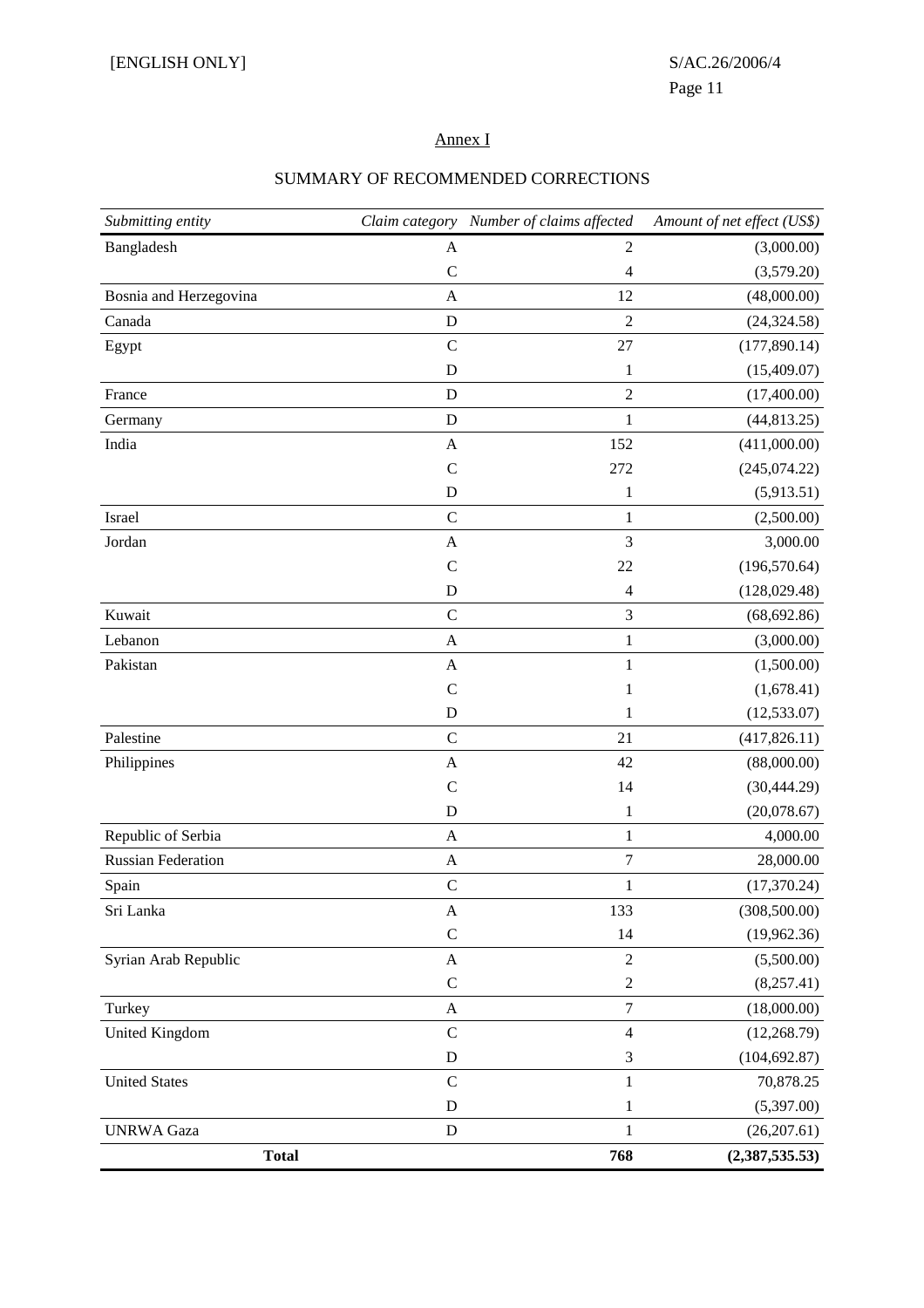# SMALL Annex II Annex II Annex II Annex II Annex II ARTICLE 41 CORRECTIONS TO CLAIMS AWARDS (UP TO THE SIXTY-FIRST SESSION OF THE GOVERNING COUNCIL)

|                  | Category A                     |                               | Category C<br>Category B              |                               |                                       |                                         | Category D             |                     |              | Category E                    |                                                                               | Category F                 | Total                                                                                     |                                                |
|------------------|--------------------------------|-------------------------------|---------------------------------------|-------------------------------|---------------------------------------|-----------------------------------------|------------------------|---------------------|--------------|-------------------------------|-------------------------------------------------------------------------------|----------------------------|-------------------------------------------------------------------------------------------|------------------------------------------------|
| Report           | Net correction<br>for category | of claims<br>(US\$) corrected | Number Net correction<br>for category | of claims<br>(US\$) corrected | Number Net correction<br>for category | Number<br>of claims<br>(US\$) corrected | for category<br>(US\$) | claims<br>corrected | for category | of claims<br>(US\$) corrected | Net correction Number of Net correction Number Net correction<br>for category | Number<br>(US\$) corrected | Net corrections for claims corrected<br>of claims categories A, B, C, D, in categories A, | Number of<br>E and $F$ (US\$) B, C, D, E and F |
| $A(6)$ panel     | (6,439,500.00)                 | 2,575                         |                                       |                               |                                       |                                         |                        |                     |              |                               |                                                                               |                            | (6,439,500.00)                                                                            | 2,575                                          |
| $B(2.2)$ panel   |                                |                               | (12,500.00)                           | 3 <sup>a</sup>                |                                       |                                         |                        |                     |              |                               |                                                                               |                            | (12,500.00)                                                                               | 3 <sup>a</sup>                                 |
| $B(3)$ panel     |                                |                               | 110,000.00                            | 10 <sup>b</sup>               |                                       |                                         |                        |                     |              |                               |                                                                               |                            | 110,000.00                                                                                | 10 <sup>b</sup>                                |
| $C(4)$ panel     |                                |                               |                                       |                               | (1,922.00)                            | 49                                      |                        |                     |              |                               |                                                                               |                            | (1,922.00)                                                                                | 49                                             |
| $C(5)$ panel     |                                |                               |                                       |                               | (77,190.00)                           | 6                                       |                        |                     |              |                               |                                                                               |                            | (77,190.00)                                                                               | 6                                              |
| $C(6)$ panel     |                                |                               |                                       |                               | 72,685.00                             | 15                                      |                        |                     |              |                               |                                                                               |                            | 72,685.00                                                                                 | 15                                             |
| $D(5)$ panel     |                                |                               |                                       |                               |                                       |                                         | (2,646.81)             |                     |              |                               |                                                                               |                            | (2,646.81)                                                                                | $\tau$                                         |
| $D(7)$ panel     |                                |                               |                                       |                               |                                       |                                         | (38, 836.21)           | 13                  |              |                               |                                                                               |                            | (38, 836.21)                                                                              | 13                                             |
| $D1(9.1)$ panel  |                                |                               |                                       |                               |                                       |                                         | 103,532.16             | $\overline{4}$      |              |                               |                                                                               |                            | 103,532.16                                                                                |                                                |
| Special D panel  |                                |                               |                                       |                               |                                       |                                         | $-$ (13,283,441.51)    | 426                 |              |                               |                                                                               |                            | (13, 283, 441.51)                                                                         | 426                                            |
| $E3(10)$ panel   |                                |                               |                                       |                               |                                       |                                         |                        |                     | 325,850.00   |                               |                                                                               |                            | 325,850.00                                                                                |                                                |
| $E4(3)$ panel    |                                |                               |                                       |                               |                                       |                                         |                        |                     | 536,513.00   | $\mathcal{R}$                 |                                                                               |                            | 536,513.00                                                                                |                                                |
| Article $41(1)$  | (5,500.00)                     | 10                            |                                       |                               |                                       |                                         |                        |                     |              |                               |                                                                               |                            | (5,500.00)                                                                                | 10                                             |
| Article $41(2)$  | (49,000.00)                    | 16                            |                                       |                               |                                       |                                         |                        |                     |              |                               |                                                                               |                            | (49,000.00)                                                                               | 16                                             |
| Article $41(3)$  | 1,500.00                       | $\overline{4}$                |                                       |                               |                                       |                                         |                        |                     |              |                               |                                                                               |                            | 1,500.00                                                                                  |                                                |
| Article $41(4)$  | (83,000.00)                    | 19                            |                                       |                               |                                       |                                         |                        |                     |              |                               |                                                                               |                            | (83,000.00)                                                                               | 19                                             |
| Article $41(5)$  | (18,500.00)                    | 5                             |                                       |                               |                                       |                                         |                        |                     |              |                               |                                                                               |                            | (18,500.00)                                                                               | 5                                              |
| Article $41(6)$  | 15,867,500.00                  | 10,757                        |                                       |                               |                                       |                                         |                        |                     |              |                               |                                                                               |                            | 15,867,500.00                                                                             | 10,757                                         |
| Article 41(7)    | (6,975,500.00)                 | 3,385                         |                                       |                               |                                       |                                         |                        |                     |              |                               |                                                                               |                            | (6,975,500.00)                                                                            | 3,385                                          |
| Article $41(8)$  | (7,806,000.00)                 | 4,385                         |                                       |                               | 70,613,604.05                         | 23,282                                  |                        |                     |              |                               |                                                                               |                            | 62,807,604.05                                                                             | 27,667                                         |
| Article 41(9)    | (4,136,500.00)                 | 1,062                         |                                       |                               | 5,278,142.15                          | 1,730                                   |                        |                     |              |                               |                                                                               |                            | 1,141,642.15                                                                              | 2,792                                          |
| Article $41(10)$ | (1,446,000.00)                 | 364                           |                                       |                               | 3,168,018.90                          | 467                                     |                        |                     |              |                               |                                                                               |                            | 1,722,018.90                                                                              | 831                                            |
| Article $41(11)$ | (1,358,500.00)                 | 370                           |                                       |                               |                                       |                                         |                        |                     |              |                               |                                                                               |                            | (1,358,500.00)                                                                            | 370                                            |
| Article $41(12)$ | (112,000.00)                   | 26                            |                                       |                               | 613,498.37                            | 40                                      |                        |                     |              |                               |                                                                               |                            | 501,498.37                                                                                | 66                                             |
| Article $41(13)$ | (55,500.00)                    | 40                            |                                       |                               | (102, 863.22)                         | 27                                      |                        |                     |              |                               |                                                                               |                            | (158, 363.22)                                                                             | 67                                             |